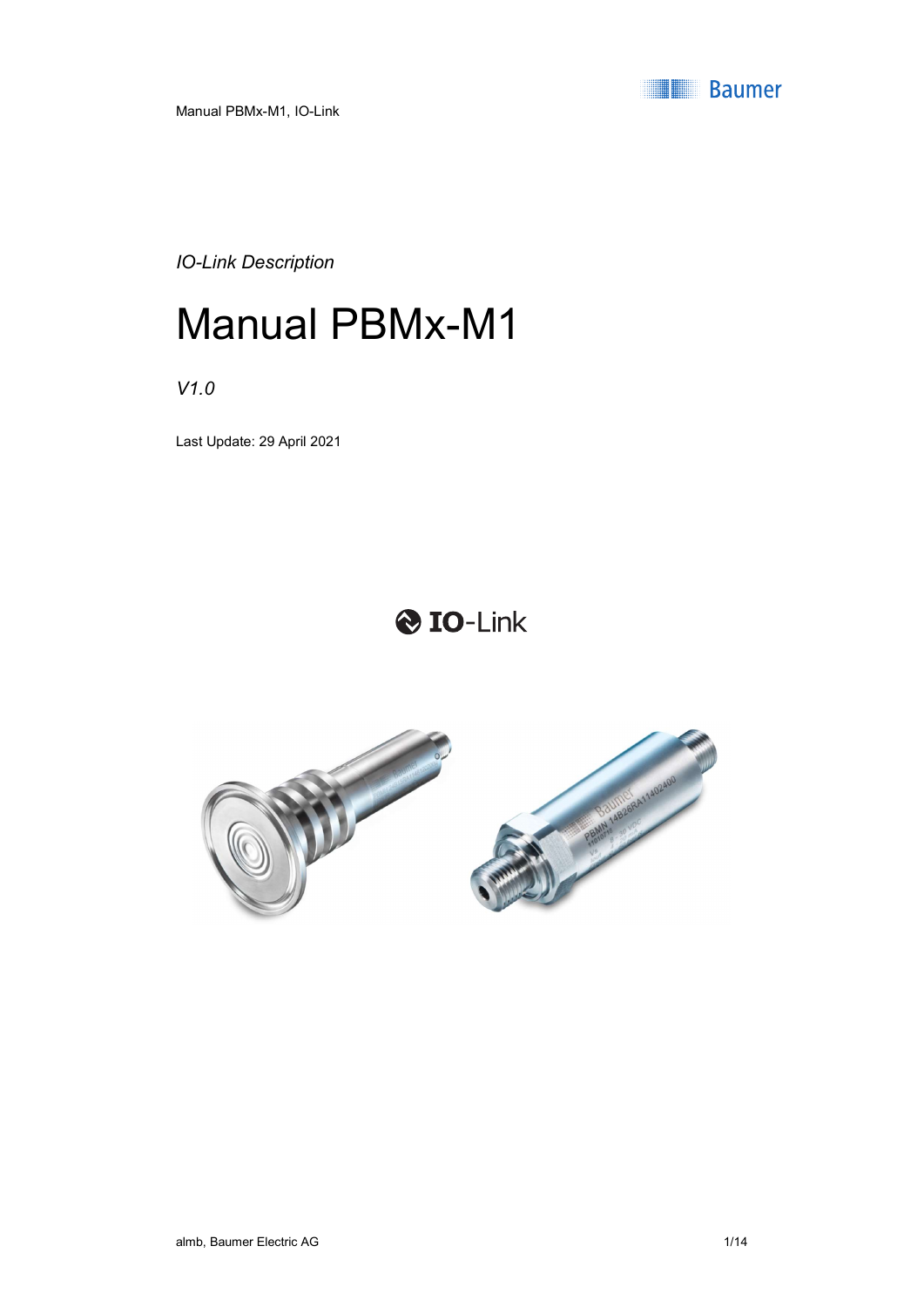

# **Table of Content**

| 1                      |     |  |
|------------------------|-----|--|
| 2                      |     |  |
|                        | 2.1 |  |
|                        | 2.2 |  |
| 3                      |     |  |
| $\boldsymbol{\Lambda}$ |     |  |
|                        | 4.1 |  |
|                        | 4.2 |  |
|                        | 4.3 |  |
| 5                      |     |  |
|                        | 5.1 |  |
| 6                      |     |  |
|                        | 6.1 |  |
|                        | 6.2 |  |
|                        | 6.3 |  |
|                        | 6.4 |  |
|                        | 6.5 |  |
| 7                      |     |  |
|                        | 7.1 |  |
|                        | 7.2 |  |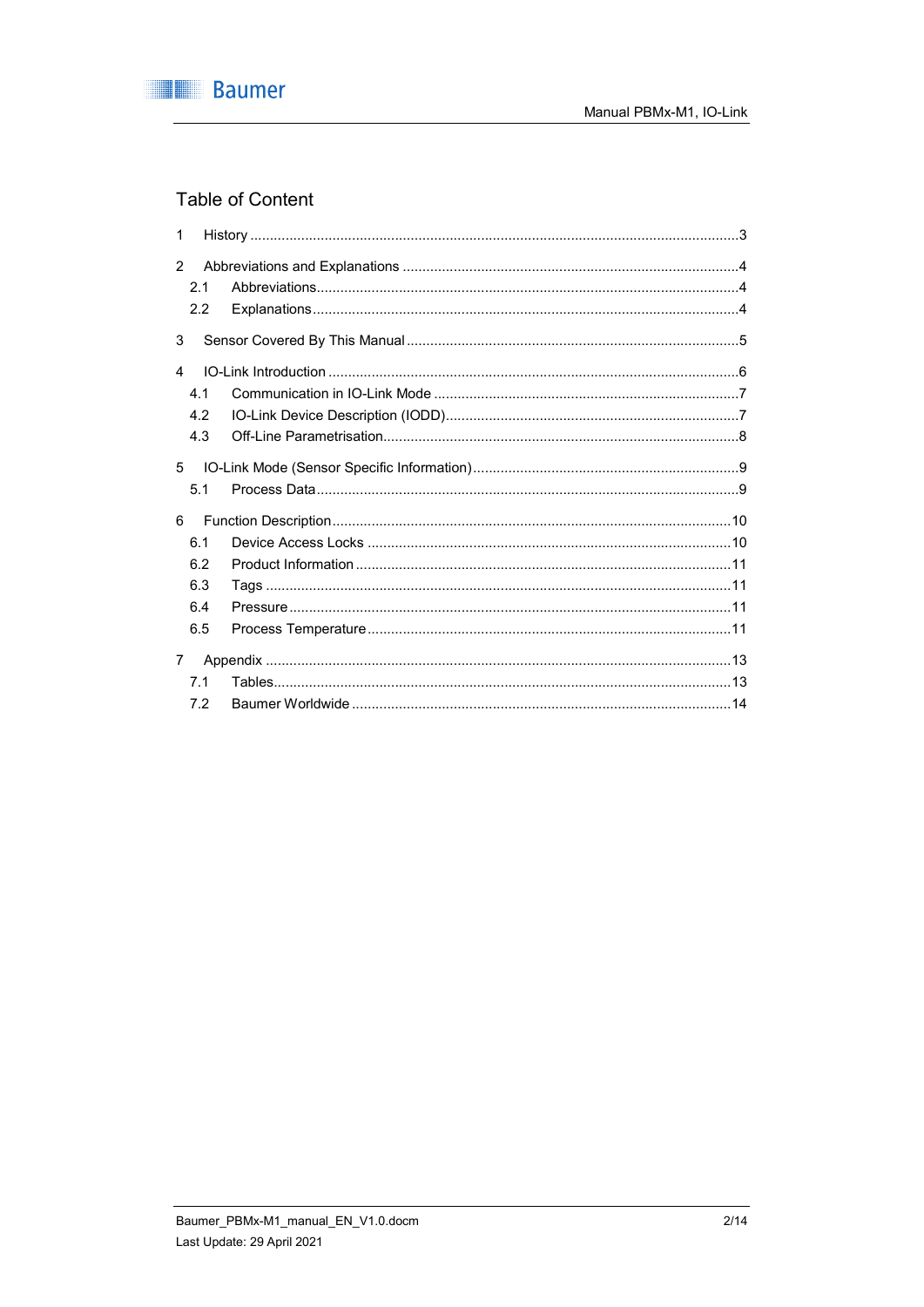

# 1 History

| Tab 1 | Document History |                   |
|-------|------------------|-------------------|
| Vers. | <b>Date</b>      | <b>Note</b>       |
| 1.0   | 29 April 2021    | New Layout Design |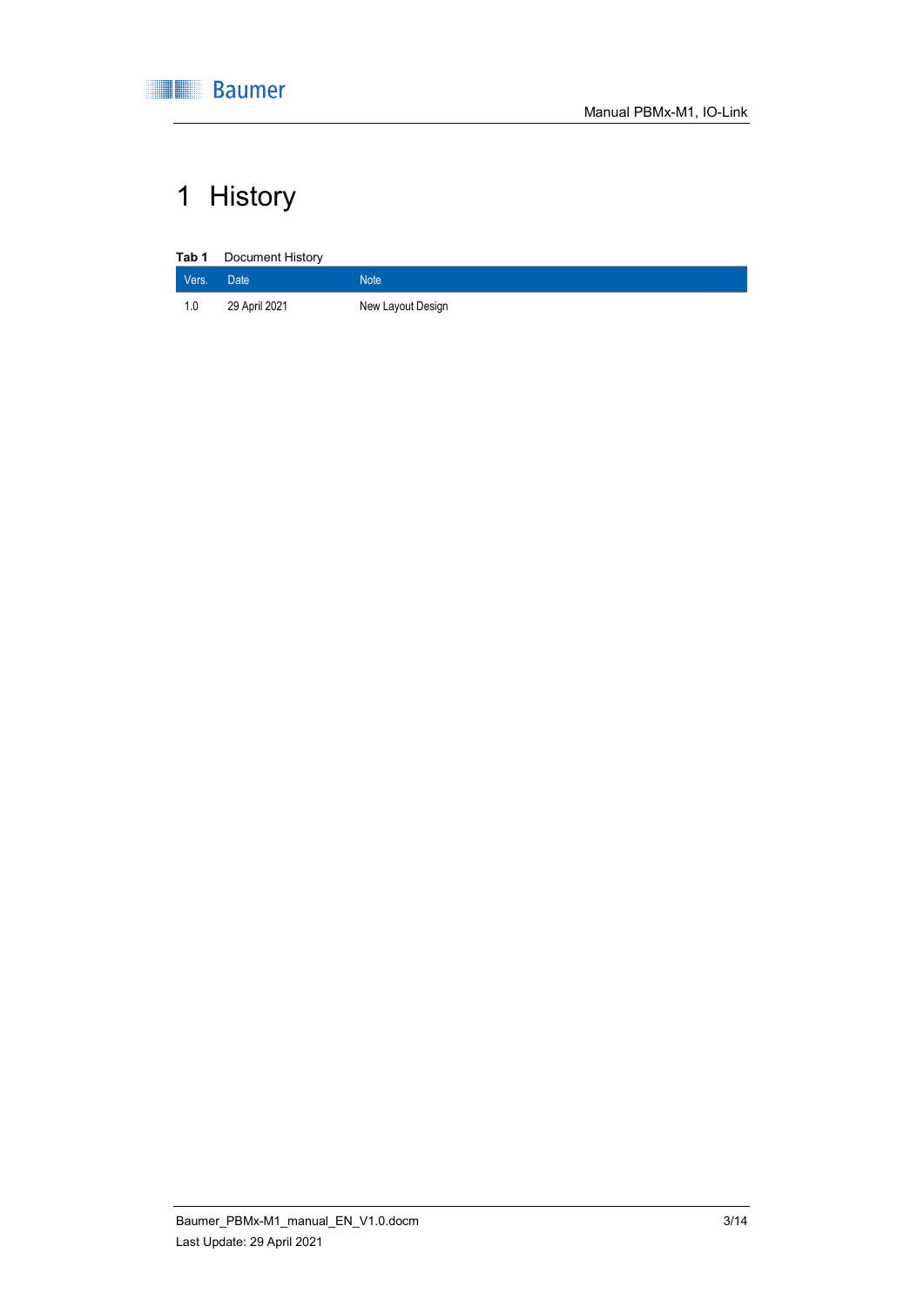

# 2 Abbreviations and Explanations

### 2.1 Abbreviations

| $\cdot$ HMI  | Human-Machine-Interface                       |
|--------------|-----------------------------------------------|
| $\cdot$ ICT  | Information and Communication System          |
| $\cdot$ IO   | Input/Output                                  |
| $\cdot$ IODD | <b>IO Device Description</b>                  |
| $\cdot$ PLC  | Programmable Logic Controller                 |
| $\cdot$ RO   | Read only: parameter can only be read         |
| $\cdot$ RW   | Read/write: parameter can be read and written |

# 2.2 Explanations

#### Symbols

| M1 c/ac    | The function is valid for the PBMx-M1 ("M1") and the value is available as      |
|------------|---------------------------------------------------------------------------------|
|            | cyclic and as acyclic type.                                                     |
| M1 c/-     | The function is valid for the PBMx-M1 ("M1") and the function is available only |
|            | as <i>cyclic</i> type.                                                          |
| $M1 - /ac$ | The function is valid for the PBMx-M1 ("M1") and the function is available as   |
|            | acyclic type.                                                                   |

#### Main Referenced Documents

Within this manual there are three main documents referenced to:

- IO-Link Common Profile Specification, Version 1.0, July 2017, 10.072
- IO-Link Smart Sensor Profile 2<sup>nd</sup> Edition Specification, Version 1.0, March 2017, 10.042
- IO-Link Interface and System Specification, Version 1.1.2, July 2013, 10.002

#### Note

If the alarm bit is set to 1 (= alarm, IO-Link mode) an unreliable state has occurred, all the other SSC are set to low (0) except the process value is recognised as "out of range". This information is especially important, in case the sensor is used in SIO mode. Also here, the SSC mapped to the SIO is set to low (0) except the process value is recognised as "out of range". (See chapter Fehler! Verweisquelle konnte nicht gefunden werden.Fehler! Verweisquelle konnte nicht gefunden werden., page Fehler! Textmarke nicht definiert.)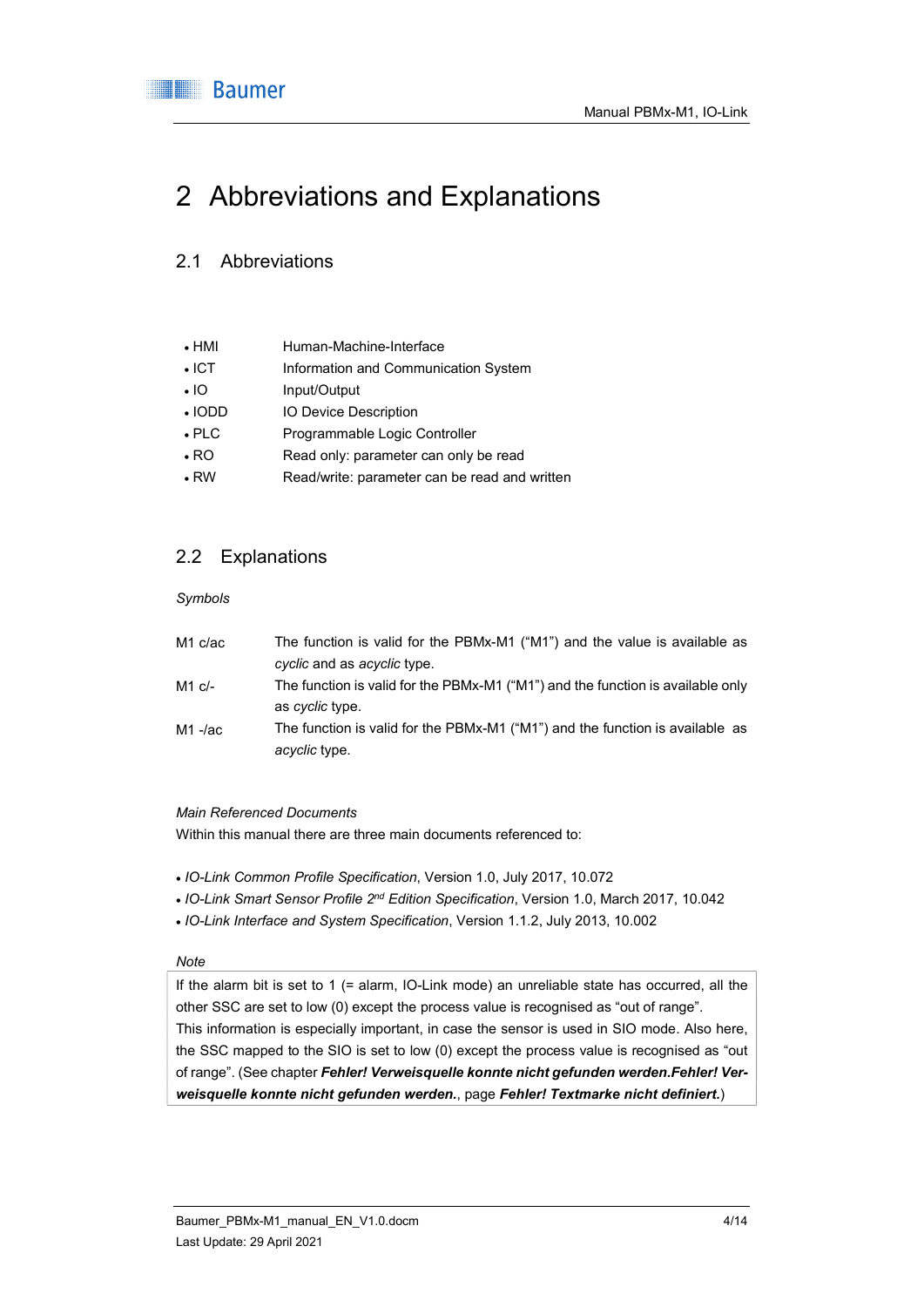# 3 Sensor Covered By This Manual

This manual applies for all configurations of the PBMX containing the output signal code M1: PBMx-x.xxxxx.M1xx.xxxxxx.xxx<sup>1</sup>.

- . "M" stands for the output signal combination of the IO-Link channel or the 4 ... 20 mA analogue signal
- "1" stands for the functional range

1

<sup>&</sup>lt;sup>1</sup> Reference is the configurator of the PBMX, see https://www.baumer.com/ch/p/38450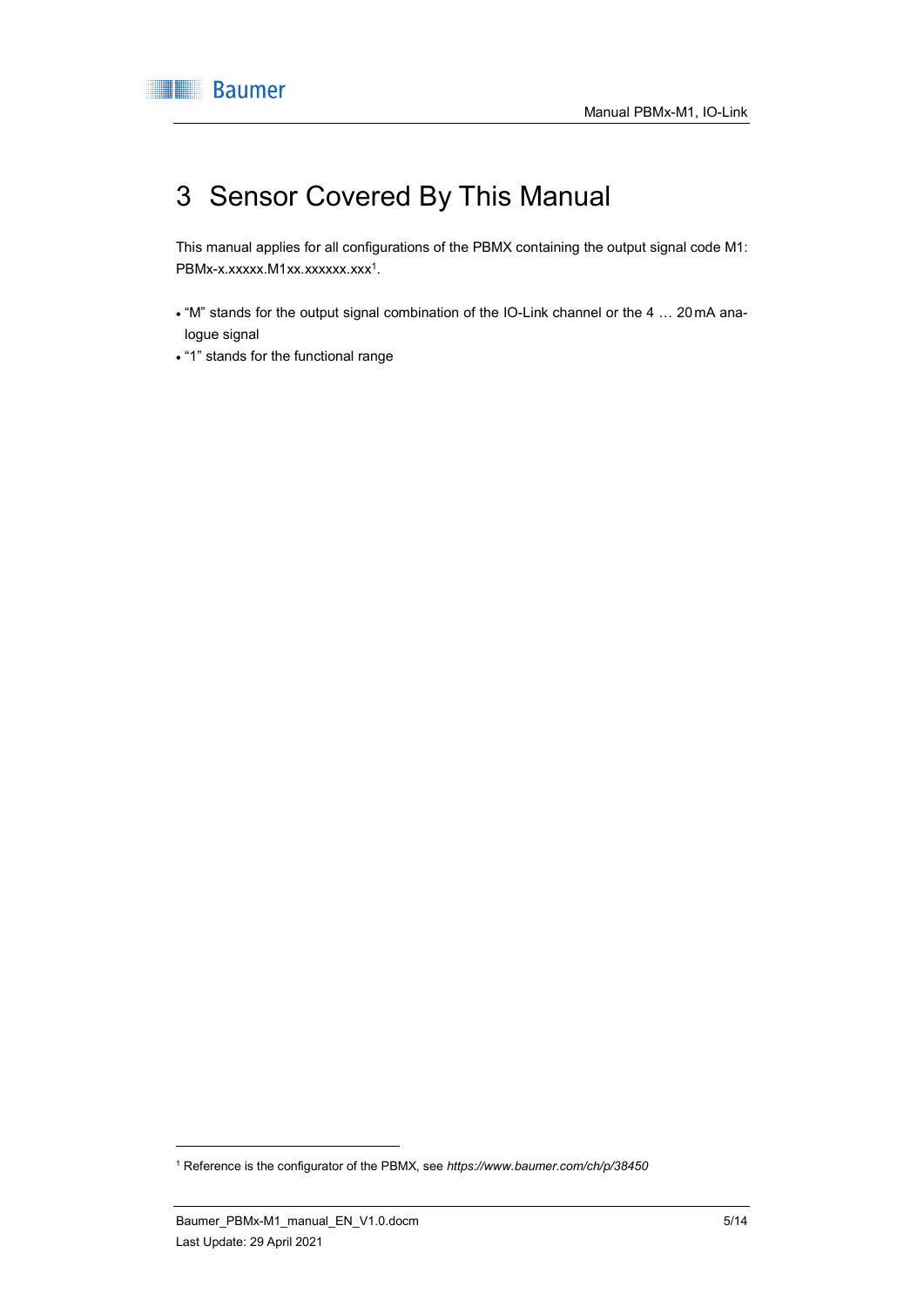# 4 IO-Link Introduction

IO-Link is an input/output technology standardised worldwide according to IEC 61131-9. It permits manufacturer independent digital, bidirectional point-to-point communication. For this purpose, sensors are connected to the IO-Link master via standardised three-wire plug-in cables. IO-Link is available for various sensor technologies therefore use following link: Knowledge page<sup>2</sup>.

With the IO-Link master, which bundles several sensors, the connection to the controller is made via the respective fieldbus system. In addition, an Ethernet-based connection from the master allows direct communication from the sensor to IT systems. IO-Link masters are available as field devices for decentralized mounting or as versions for mounting in control cabinets. Many control suppliers also offer IO-Link input terminals and thus an IO-Link master implemented directly on the control. The maximum cable length between sensor and master is 20 m. However, significantly longer connections from the sensor to the controller can be realized by connecting a field master to a field bus system. This gives them maximum flexibility in the connection solution.



Fig 1 Example of a system architecture using IO-Link

-

<sup>2</sup> https://www.baumer.com/de/en/service-support/know-how/technology-highlights/io-link-digitization-begins-with-the-sensor/a/know-how\_io-link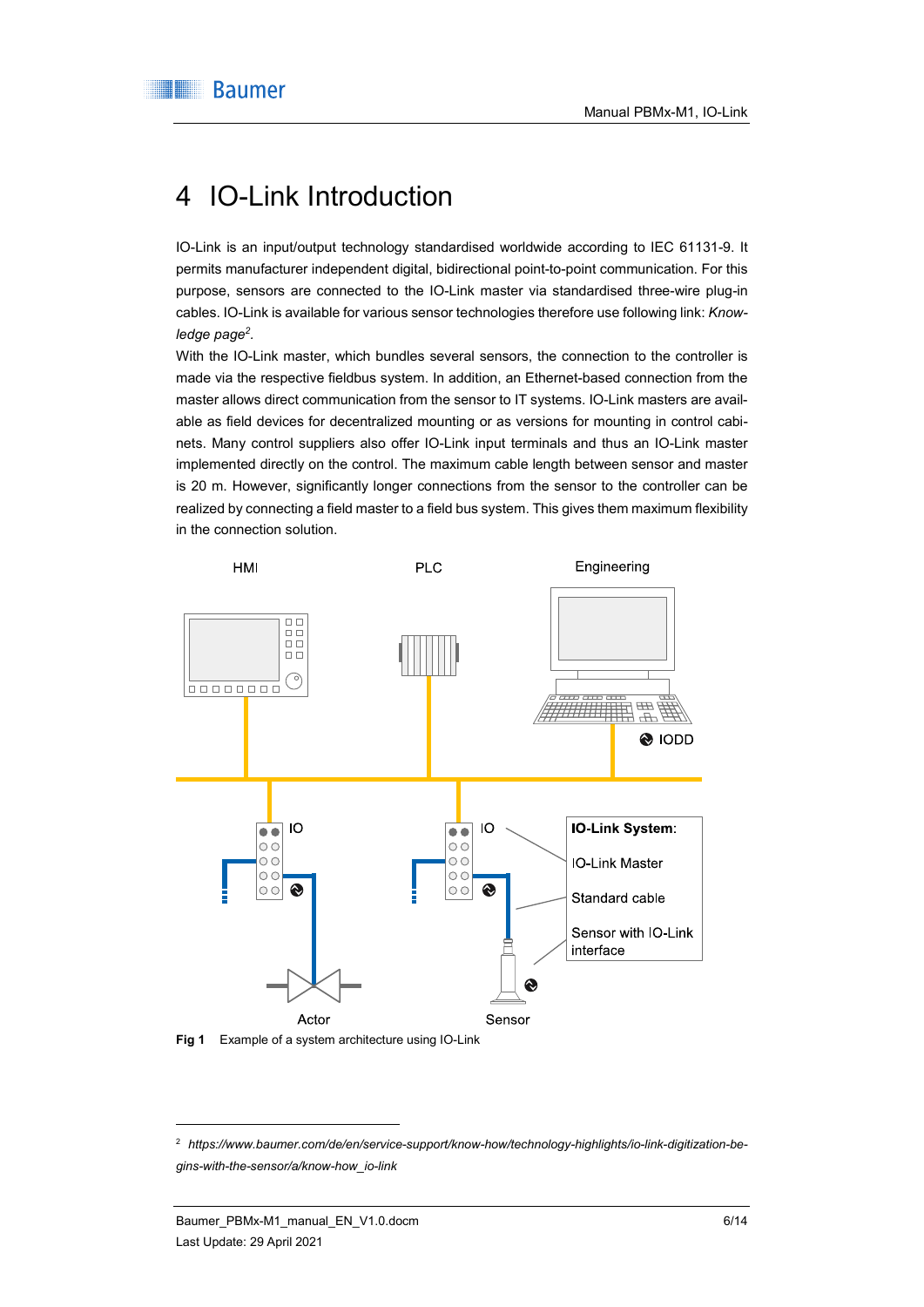# 4.1 Communication in IO-Link Mode

The communication mode is initiated by the master (PLC) with a standardised command sequence ("wake-up"). After successful completion of the wake-up sequence the IO-link communication starts.

Data is the most important basis for process and product optimisation. With the help of the IO-Link, valuable additional data can be made accessible. Sensor and Master can exchange two different types of data (cyclic and acyclic data). More information can be found here<sup>3</sup>.



Fig 2 Different IO-Link data streams

Cyclic data ("c")

Transmitting in real time with minimum cycle time of 2.3 ms (reference: IODD from PBMx-M1). They are used for process control in the automation system. These can also be transferred to other ICT systems via IO-Link.

Acyclic data ("ac")

1

Through this data stream, sensors (IO devices) can be parametrised. Additionally this data stream also allows to transmit data for identification and analysation.

# 4.2 IO-Link Device Description (IODD)

One or several IO-Link devices with the same interface have their interface described in a xml based file named IO-Link Device Description (IODD). It contains data about the manufacturer, article number, functionality, software version etc. which can be easily read out and further processed by the automation system. Each device, e.g. each sensor, carrying the unique Device ID, matches one IODD with the same Device ID. The identification data of the sensor also includes device or application descriptions that can be freely assigned by the user. The

<sup>3</sup> https://www.baumer.com/de/en/.../know-how\_io-link\_begriffsbestimmungen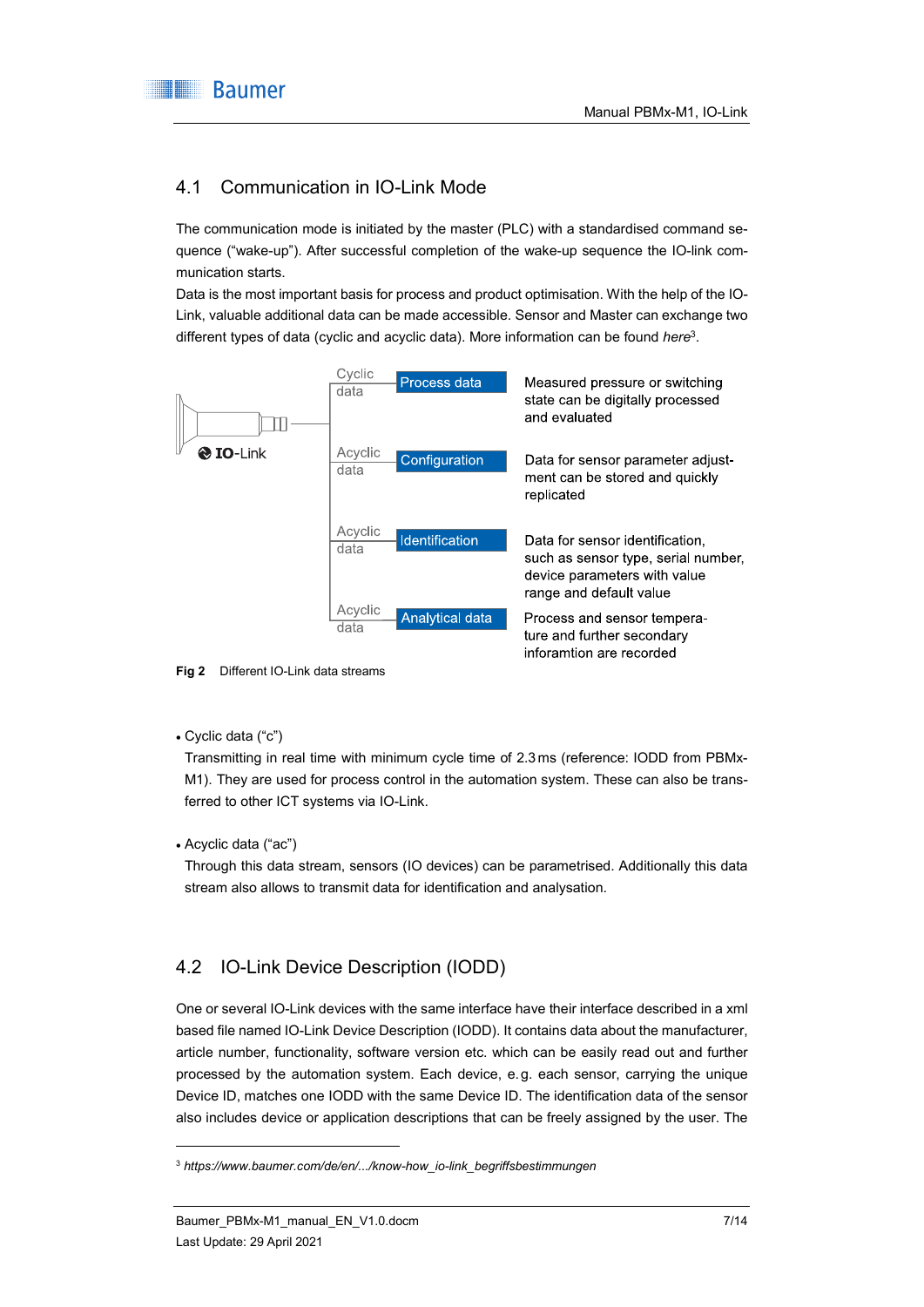

IODD consists of several files: a main file and optional external language files (both in XML format), as well as image files (in PNG format).

# 4.3 Off-Line Parametrisation

The sensor parameter can be adjusted offline via a user interfaces in the PC (via USB Master) or via a Wireless App (via Wireless Master). Therefore the parametrisation can be conducted rather conveniently at the desk and installed without further teach-in.

Even if IO-Link is not implemented in the machine control (PLC), sensors can be operated in SIO mode (switch) and use the advantage of related parametrisation.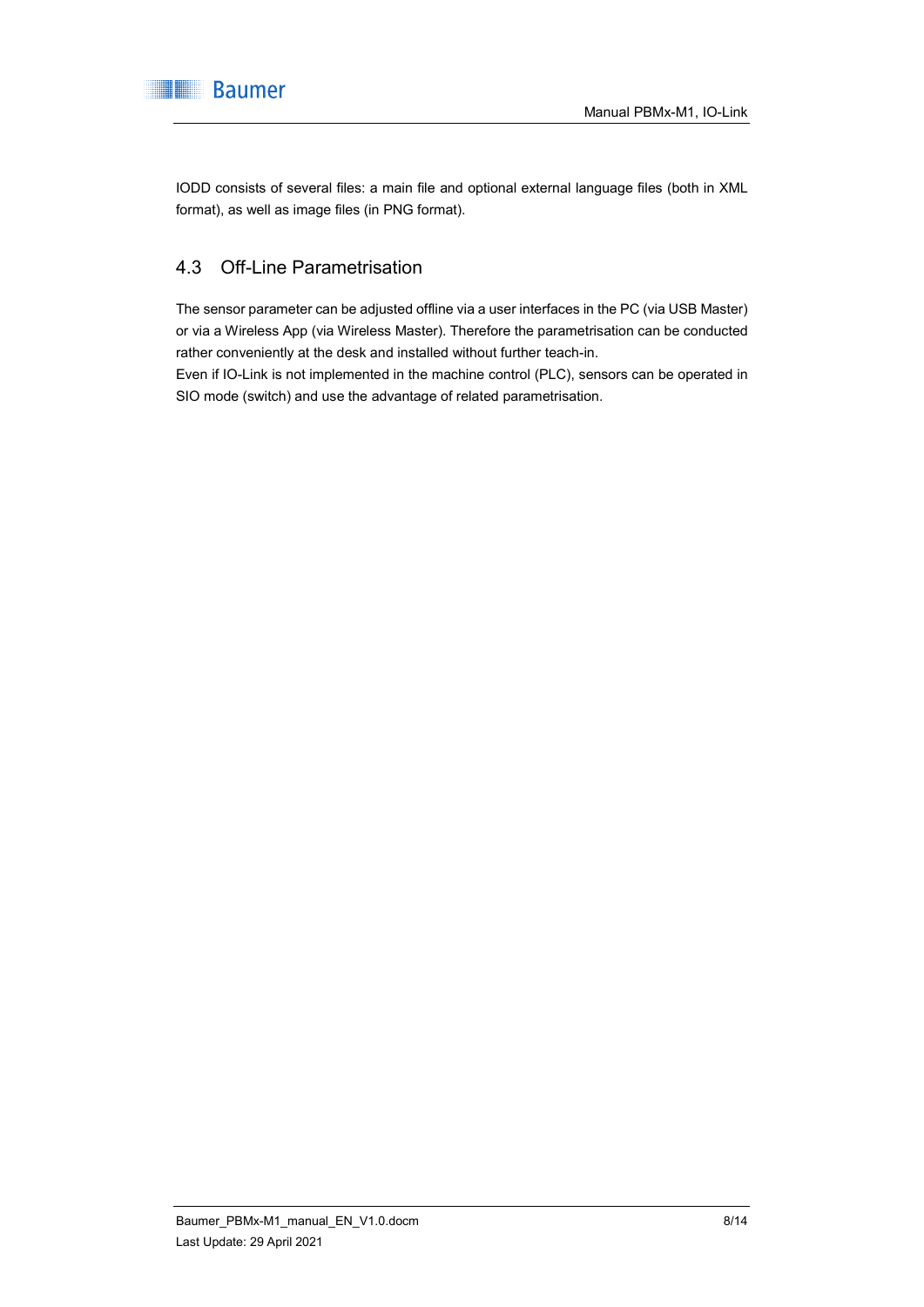

# 5 IO-Link Mode (Sensor Specific Information)

### 5.1 Process Data

With the sensor in the IO-Link communication mode, process data is cyclically exchanged between the IO-Link master and the device. Process data is exchanged to and from the sensor (Sensor  $\leftarrow \rightarrow$  Master).

#### Process Data-Out (Master to Sensor)

Process Data-Out is sent from the master to the sensor (Sensor  $\leftarrow$  Master) and not implemented for the PBMx-M1.

#### Process Data-In (Sensor to Master)

Process Data-In is sent from the sensor to the master (Sensor  $\rightarrow$  Master).

Tab 2 IO-Link Process Data Input

| <b>IO-Link Process Data Input</b> |                        |  |  |  |  |
|-----------------------------------|------------------------|--|--|--|--|
| 238                               | ∴0                     |  |  |  |  |
| Pressure                          | <b>Pressure Factor</b> |  |  |  |  |

The Process Data Input is a 24 bit data stream.

#### Bit 0 … 7: Pressure Factor

Value is the exponent to the power of ten, applicable to the value of the Measurement Data Channel (MDC). Example for the value of MDC equal to 9.81bar (the basic unit is Pa):

Process Value is 981 Unit is Pascal (Pa) Scale is 3 (binary 11) 981 \* 10<sup>3</sup> = 981000 Pa (equal to 9.81 bar)

Bit 8 … 23: Pressure

In above example it is a value of 981 (binary 1111010101).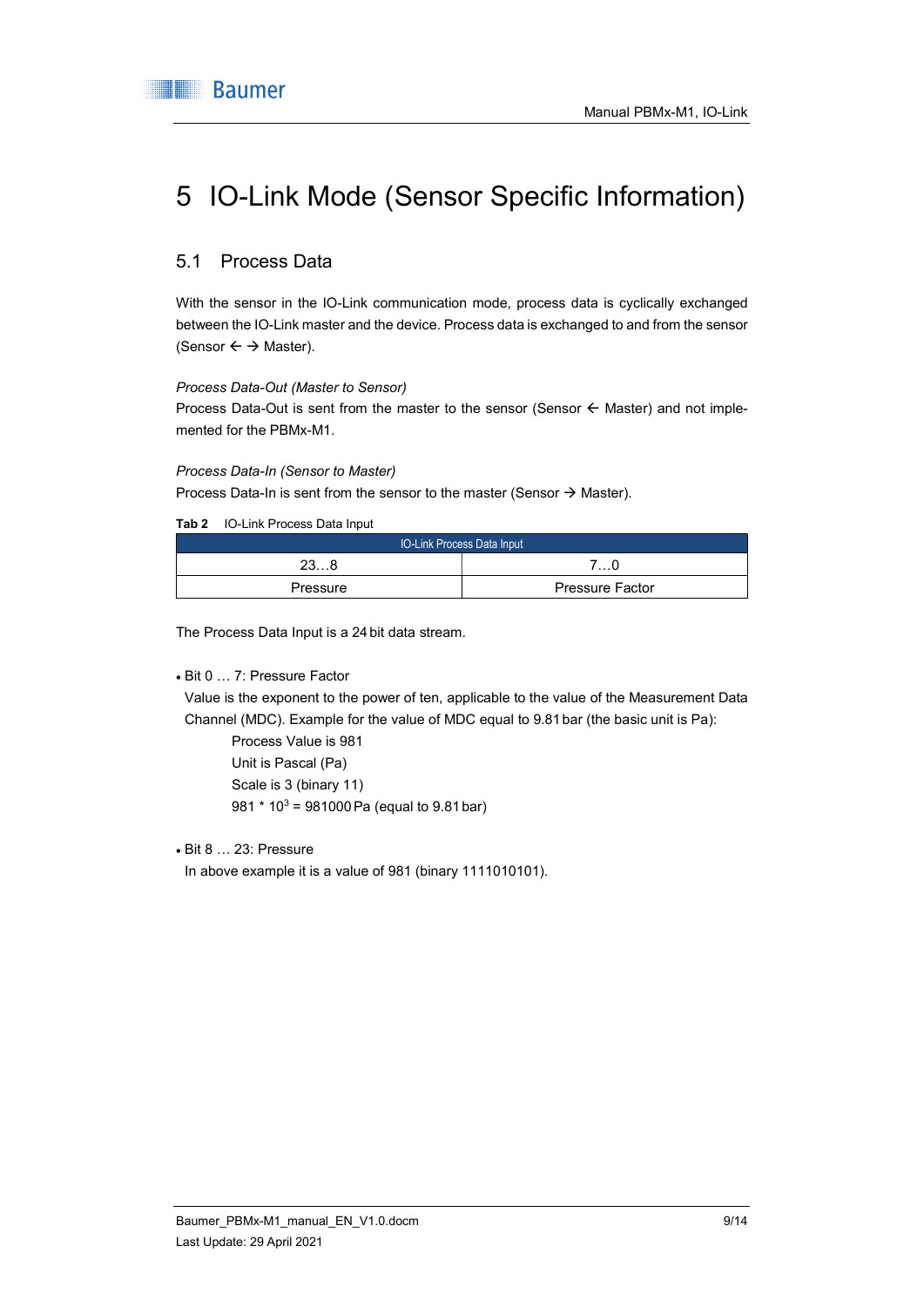# 6 Function Description

#### **Note**

This chapter contains initial information about the different parameter (index and sub-index) while any further details as e.g. the data type have to be taken from the related IODD.

|              | $11190 \times 2$ , $0$ y $0$ to $111$ of $0111$ |                                                 |  |                |  |                                                                                                                                                                                                                                                                                                                                                            |
|--------------|-------------------------------------------------|-------------------------------------------------|--|----------------|--|------------------------------------------------------------------------------------------------------------------------------------------------------------------------------------------------------------------------------------------------------------------------------------------------------------------------------------------------------------|
| <b>Index</b> | Sub-ind.                                        | Min.<br>Max.<br><b>Default</b><br><b>Access</b> |  | <b>Meaning</b> |  |                                                                                                                                                                                                                                                                                                                                                            |
|              | 0                                               | <b>WO</b>                                       |  | 255            |  | See IOL-Interface-Spec 10002 V112 Jul13.pdf4,<br>chapter B2.2, for further information. A notewor-<br>thy system command is "Restore factory set-<br>tings", for this write 130 to the index.<br>Note: A factory reset of the sensor activates the<br>default parameters as programmed in the factory.<br>All parameters changed by the user will be lost. |

#### Tab 3 Index 2, System Command

### 6.1 Device Access Locks

This function is in accordance to the IO-Link Interface and System Specification, Version 1.1.2, July 2013, 10.002, chapter B.2.4 [<sup>5</sup> ].

Tab 4 Index 12, Device Access Locks

| <b>Index</b> | Sub-ind. | Access                   | Min. | Max.                     | <b>Default</b> | Meaning                             |
|--------------|----------|--------------------------|------|--------------------------|----------------|-------------------------------------|
|              |          | <b>RW</b>                |      | $\overline{\phantom{a}}$ |                | Device Access Locks                 |
|              |          | $\overline{\phantom{a}}$ |      |                          |                | (Only Data Storage Locks is in use) |

Tab 5 Available Device Access Locks possibilities

| Availability  | Bit | Category                                                        | <b>Definition</b>                             |
|---------------|-----|-----------------------------------------------------------------|-----------------------------------------------|
| Not available | 0   | Parameter (write) access (optional)                             | 0: unlocked (default)<br>1: locked            |
| Available     |     | Data Storage<br>(mandatory if the Device supports Data Storage) | 0: unlocked (default)<br>1: locked (see Note) |
| Not available | 2   | Local parameterisation (optional)                               | 0: unlocked (default)<br>1: locked            |
| Not available | 3   | Local user interface (optional)                                 | 0: unlocked (default)<br>1: locked            |
|               | 415 | Reserved                                                        |                                               |

Note: The Master reads the parameter State\_Property/State of Data Storage prior to any actions<sup>6</sup> .

1

<sup>4</sup> IOL-Interface-Spec\_10002\_V112\_Jul13.pdf

<sup>5</sup> IOL-Interface-Spec\_10002\_V112\_Jul13.pdf

<sup>&</sup>lt;sup>6</sup> See table B.10 in the IO-Link Interface and System Specification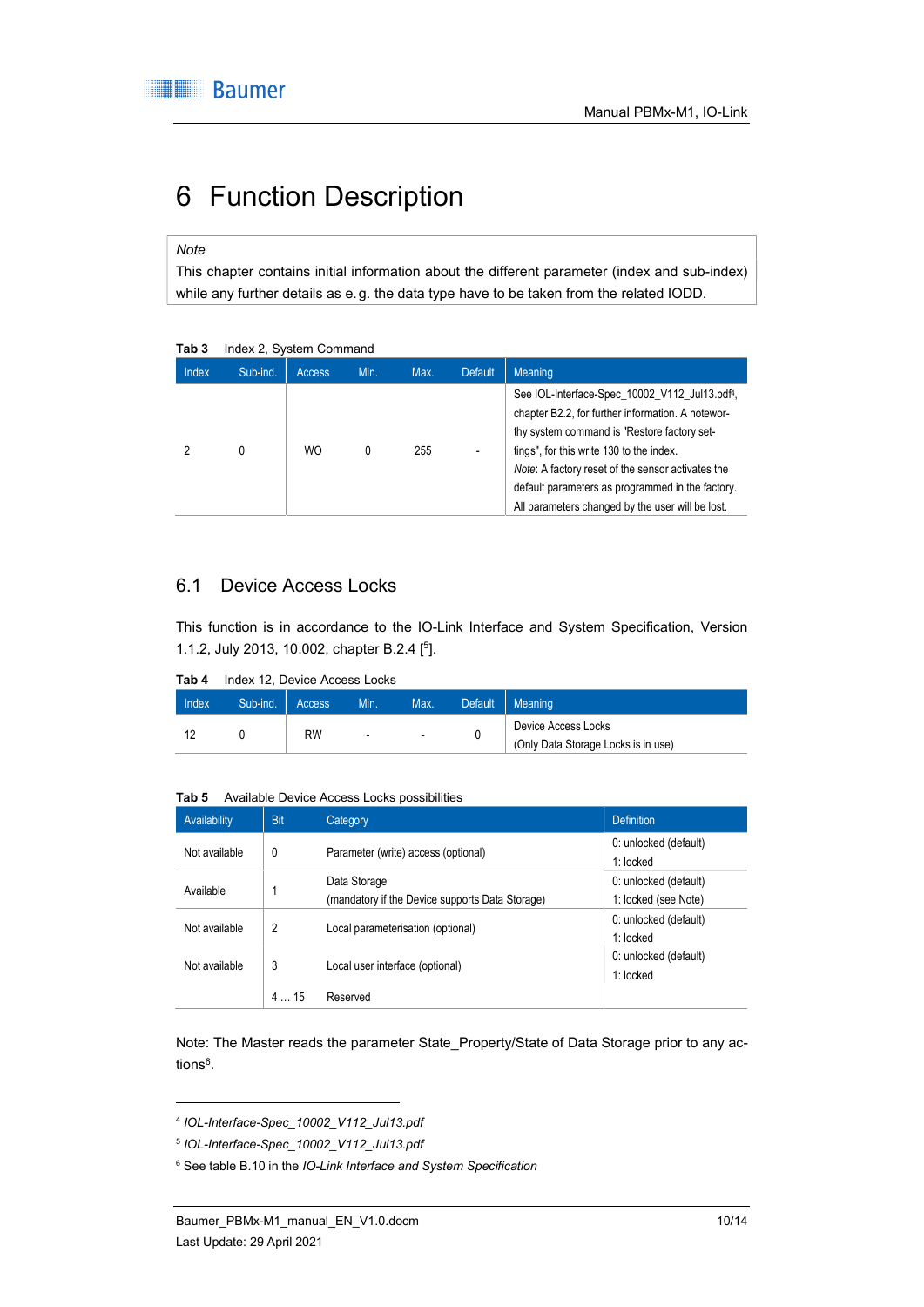

### 6.2 Product Information

Different information about the vendor Baumer and the product PBMX are stored on the device as such.

| Index | Sub-ind. | <b>Access</b> | Min. | Max.                     | <b>Default</b>               | Meaning                 |
|-------|----------|---------------|------|--------------------------|------------------------------|-------------------------|
| 16    | 0        | RO.           | ٠    | $\overline{\phantom{a}}$ | Baumer Electric AG           | Vendor Name             |
| 17    | 0        | RO.           | ٠    | $\overline{\phantom{a}}$ | www.baumer.com               | Vendor Text             |
| 18    | 0        | RO.           | ٠    | $\overline{\phantom{a}}$ | PBMx-x.xxxxx.M1xx.xxxxxx.xxx | <b>Product Name</b>     |
| 19    | 0        | RO.           | ٠    | $\overline{\phantom{a}}$ | PBMx-x.xxxxx.M1              | Product ID              |
| 20    | 0        | RO.           | ٠    | $\overline{\phantom{a}}$ | Pressure Sensor              | <b>Product Text</b>     |
| 21    | 0        | RO.           | ۰    | $\overline{\phantom{a}}$ | 12 Zeros (0)                 | Serial Number           |
| 22    | 0        | RO.           |      | $\overline{\phantom{a}}$ | 01.00.00                     | <b>Hardware Version</b> |
| 23    | 0        | RO.           |      | $\overline{\phantom{a}}$ | 01.00.00                     | <b>Firmware Version</b> |
|       |          |               |      |                          |                              |                         |

Tab 6 Index 16 … 23, Product Information

### 6.3 Tags

The different tags are enabling the sensor user to identify in the PBMx within its system in an easy way. The three elements application specific, function, and location tag are available. Following example shall illustrate how they can be used:

Application specific tag: 100321 (example of a measuring location identification number)

| Tab 7 | Index 24 … 26, Tags |    |        |                          |              |                          |
|-------|---------------------|----|--------|--------------------------|--------------|--------------------------|
| Index | Sub-ind.   Access   |    | Min.   | Max.                     | Default      | Meaning                  |
| 24    |                     | RW | $\sim$ | $\overline{\phantom{a}}$ | 32 Stars (*) | Application Specific Tag |

### 6.4 Pressure

Main pressure measurement value in Pascal (Pa) after calculating with pressure factor. Filtering is not available.

### 6.5 Process Temperature

- This temperature is measured directly on the PBMx-M1 process pressure cell.
- The temperature is given in degree Celsius (°C).
- This temperature is an indication and not highly accurate. Furthermore it suites for slow changing medium temperatures only.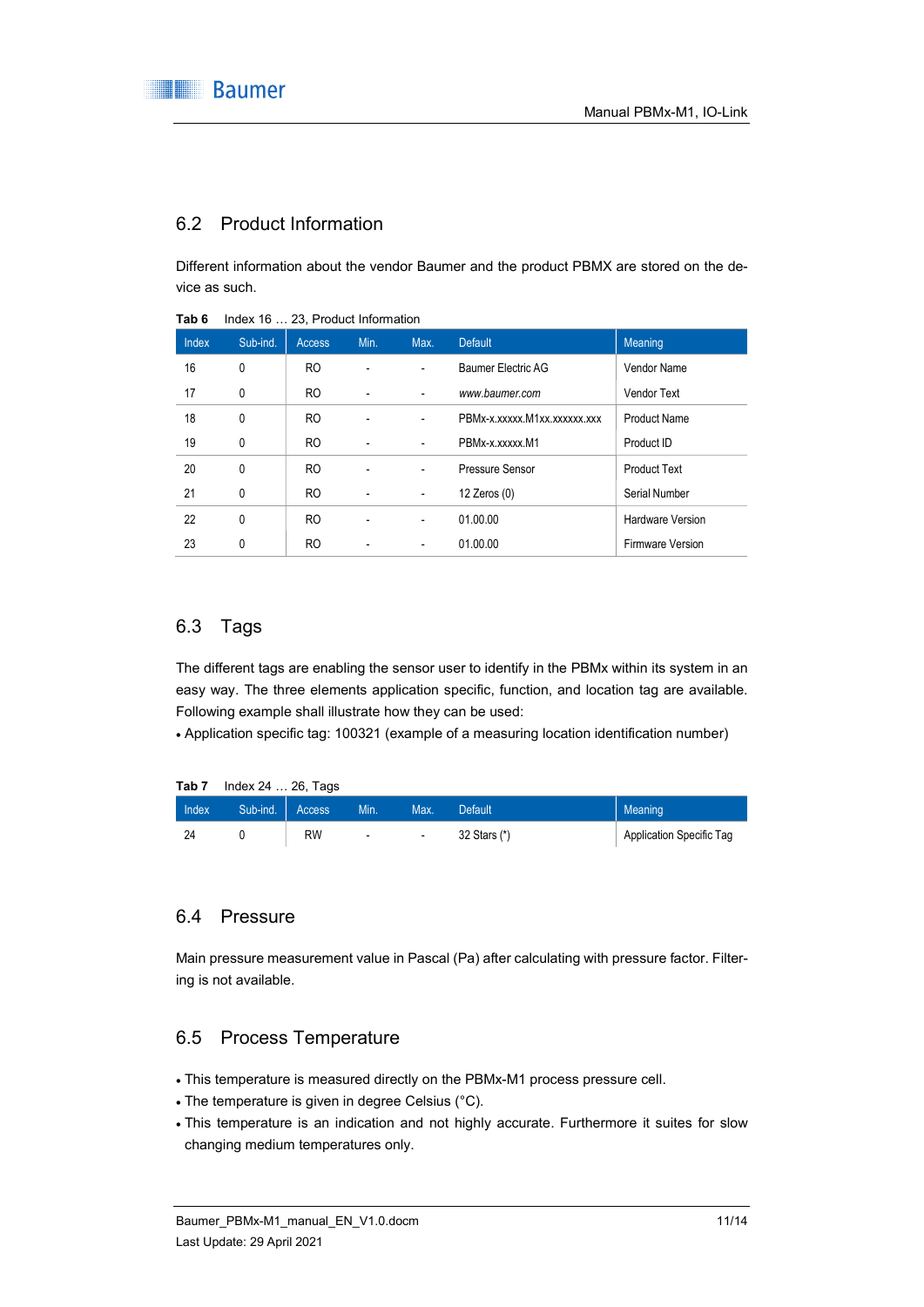

#### Tab 8 Index 214, Process Temperature

| Index | Sub-ind. Access |    | Min.                     | Max.   | Default | Meaning                          |
|-------|-----------------|----|--------------------------|--------|---------|----------------------------------|
| 214   |                 | RC | $\overline{\phantom{a}}$ | $\sim$ | $\sim$  | Current Process Temperature [°C] |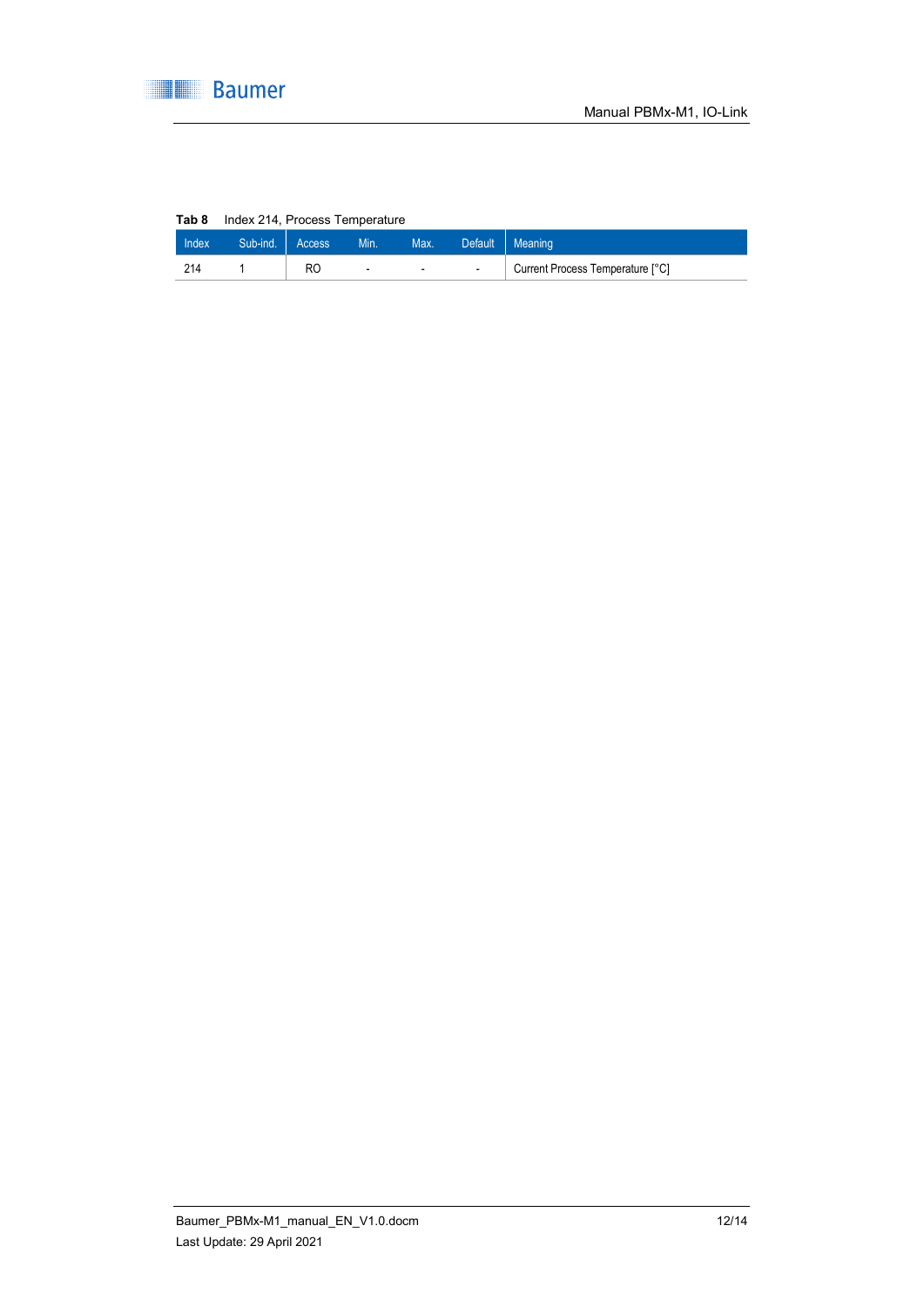

# 7 Appendix

# 7.1 Tables